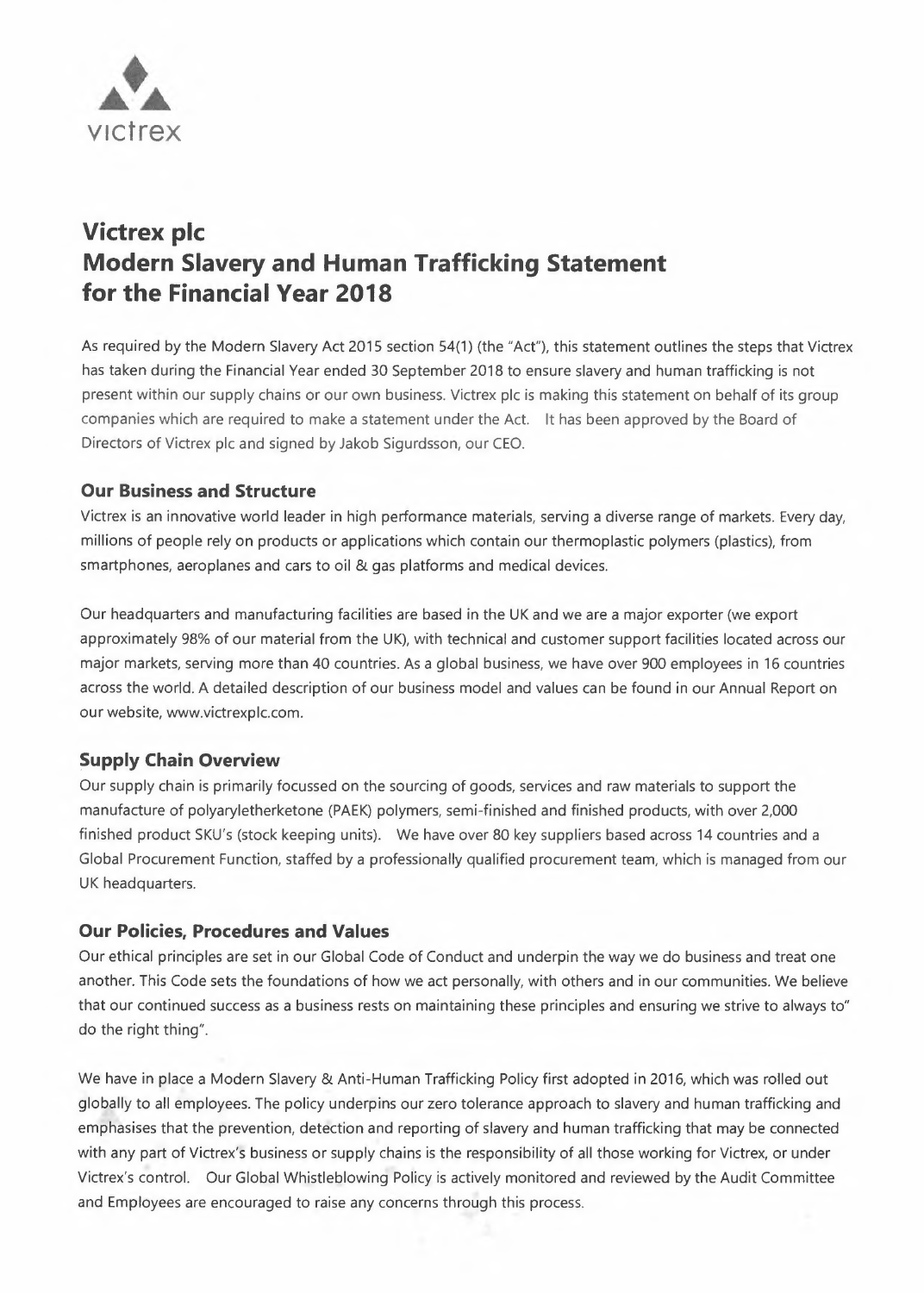

Our Victrex Supplier Standards Handbook ('the Handbook') is now embedded in our supplier processes and a copy has been provided to all key raw material suppliers. We continue to cascade this across our wider supply base. The handbook outlines and expands upon the values core to Victrex and clearly communicates our expectations. lt includes specific prohibitions against the use of forced, bonded or involuntary labour, whether adults or children, and requires suppliers to adhere to slavery and human trafficking laws. We encourage our suppliers to cascade these values through their own supply chains. The principles contained in the Handbook have now been included in our standard terms and conditions as part of our contracts. We include slavery and human trafficking provisions in all new contracts with our raw material suppliers, as well as requiring adherence to the Handbook. During the year, we have also redesigned our supplier questionnaires and audit toolset to continuously improve our approach.

ln ensuring that the Victrex supply chain is free of 'Conflict Minerals', our suppliers are expected to supply materials which are 'DRC Conflict Free'. We also have a Conflict Minerals Policy as part of our Code of Conduct and our Suppliers are expected to have policies, management systems and conduct due diligence to ensure compliance.

#### **Our People - Recruitment Processes**

We have clear procedures in place designed to ensure that we comply with legal requirements in relation to the recruitment of all employees, including national minimum wage, immigration requirements and other national legislative requirements. Whilst the vast majority of our people are employees within the Victrex group, from time to time we use specialist third party services to support our requirements across a number of our professional, strategic and operational areas, either through the engagement of consultants or agency personnel. · The agencies we work with are required to demonstrate to us that they have conducted our required preemployment checks.

# **Assessment of Risk**

We continue to assess specific geographical or industrial sector risk within our supply chain and factor this in to our supplier management activities through our supplier scorecard analysis. Monthly Supplier Management Forums meet to monitor any perceived area of risk and concern - none have come to light during the current year. We continue to monitor closely any territory or industry which scored highest in our risk assessment.

## **Due Diligence & Strategic Supplier Management**

As part of our pre-qualification procedures, suppliers of raw materials are required to complete a Supplier Readiness questionnaire to confirm that they meet our standards. We have redesigned our supplier questionnaire and audit toolset to continuously improve our approach.

Our Supplier Management Forum facilitates active and on-going supplier management. This cross functional forum focuses on suppliers of strategic materials and services, implementing a risk based scorecard approach, evaluated monthly to assess performance based on key criteria, including human rights. This also drives the